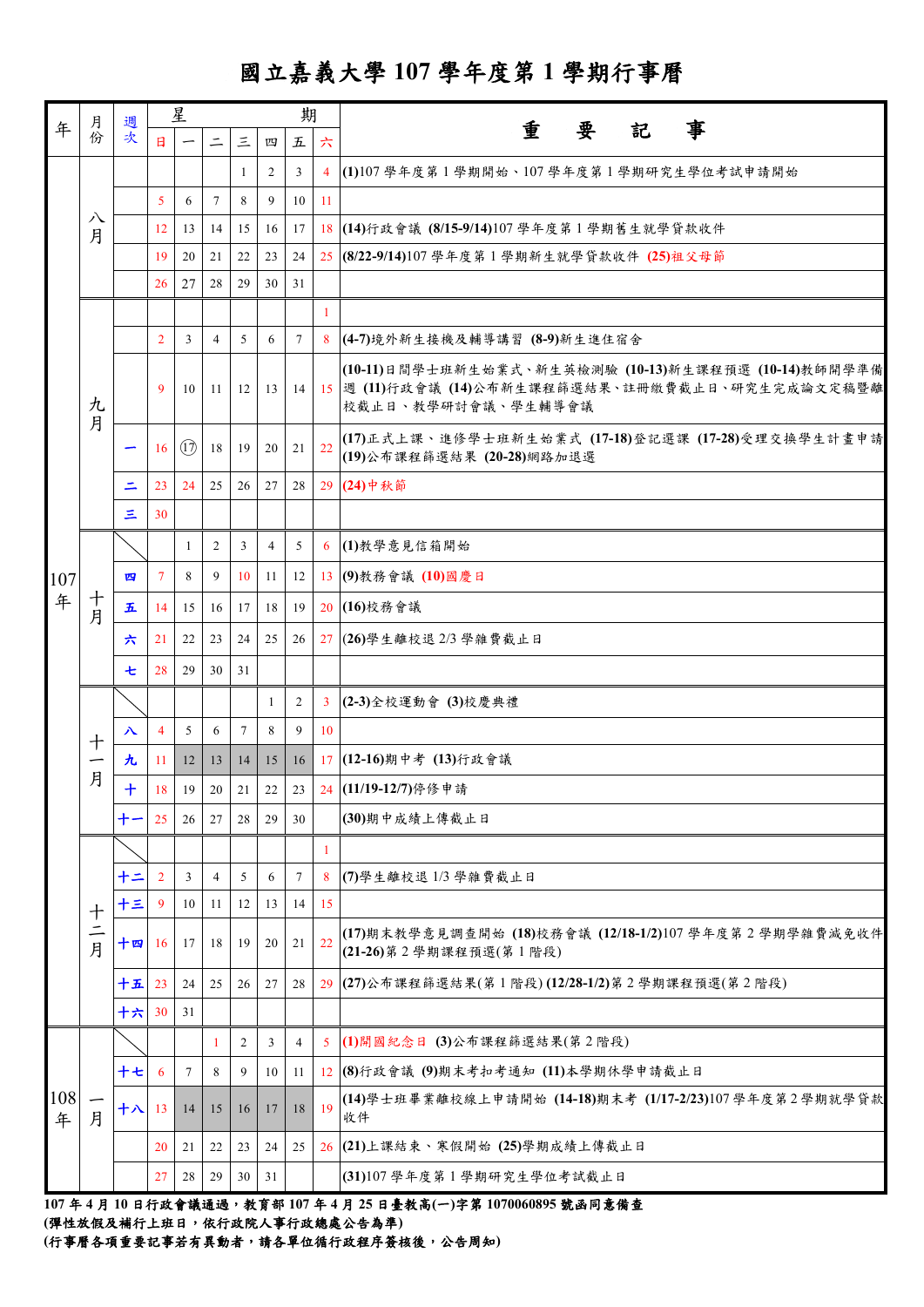## 國立嘉義大學 **107** 學年度第 **2** 學期行事曆

|     |               |          | 星              |                          |                |           |                | 期                                                      |                |                                                                                |
|-----|---------------|----------|----------------|--------------------------|----------------|-----------|----------------|--------------------------------------------------------|----------------|--------------------------------------------------------------------------------|
| 年   | 月份            | 週次       | $\mathbf{H}$   | $\overline{\phantom{m}}$ | $\equiv$       | $\Xi$     | 四              | $\mathcal{\mathcal{\mathcal{\mathcal{\mathcal{L}}}}}=$ | 六              | 重<br>事<br>要<br>記                                                               |
|     |               |          |                |                          |                |           |                | -1                                                     |                | 2 (1)107學年度第2學期開始、107學年度第2學期研究生學位考試申請開始                                        |
|     |               |          | 3              | $\overline{4}$           | 5              | 6         | 7              | 8                                                      | $\mathbf{Q}$   | (4)除夕<br>(5-7)春節                                                               |
|     | $\equiv$<br>月 |          | 10             | 11                       | 12             | 13        | 14             |                                                        | $15 \ 16$      | (11-15)教師開學準備週 (12)行政會議 (15)註冊繳費截止日、研究生完成學位論文定稿暨<br>離校截止日、教學研討會議、學生輔導會議        |
|     |               |          | 17             | (18)                     | 19             | 20        | 21             | 22                                                     | 23             | (18)正式上課 (18-19)登記選課 (2/18-3/15)受理交換學生計畫申請 (20)公布課程篩選結果<br>(2/21-3/1)網路加退選     |
|     |               | ⋍        | 24             | 25                       | 26             | $27 \mid$ | 28             |                                                        |                | (28)和平紀念日                                                                      |
|     |               |          |                |                          |                |           |                | -1                                                     | $\overline{2}$ |                                                                                |
|     |               | Ξ        | $\mathbf{3}$   | $\overline{4}$           | 5              | 6         | $\tau$         | 8                                                      |                | 9 (4)教學意見信箱開始 (4-8)轉系申請                                                        |
|     | 三月            | 四        | 10             | 11                       | 12             | 13        | 14             | 15                                                     | 16             |                                                                                |
|     |               | 五        | 17             | 18                       | 19             | 20        | 21             | 22                                                     |                | 23 (19)校務會議                                                                    |
|     |               | 六        | 24             | 25                       | 26             | 27        | 28             | 29                                                     |                | 30 (29) 學生離校退 2/3 學雜費截止日                                                       |
|     |               | 七        | 31             |                          |                |           |                |                                                        |                |                                                                                |
|     |               |          |                | $\mathbf{1}$             | 2              | 3         | $\overline{4}$ | 5                                                      |                | 6 (1)校慶補休日 (2-3)校外研習活動 (4)兒童節 (5)民族掃墓節                                         |
|     |               | 入        | $\tau$         | 8                        | 9              | 10        | 11             | 12                                                     |                | 13 (9)行政會議                                                                     |
|     | 四<br>月        | 九        | 14             | 15                       | 16             | 17        | 18             | 19                                                     |                | 20 (15-19)期中考                                                                  |
|     |               | $\bm{+}$ | 21             | 22                       | 23             | 24        | 25             | 26                                                     |                | 27 (4/22-5/10)停修申請                                                             |
| 108 |               | $+-$     | 28             | 29                       | 30             |           |                |                                                        |                |                                                                                |
| 年   |               |          |                |                          |                | 1         | 2              | 3                                                      |                | 4 (3)期中成績上傳截止日                                                                 |
|     |               | 十二       | $\mathfrak{S}$ | 6                        | $\tau$         | 8         | 9              | 10                                                     |                | 11 (8) 嘉大職涯日 (10) 學生離校退 1/3 學雜費截止日                                             |
|     | 五             | 十三       | 12             | 13                       | 14             | 15        | 16             | 17                                                     |                | 18 (13-17)輔系、雙主修申請 (14)行政會議                                                    |
|     | 月             | 十四       | 19             | 20                       | 21             | 22        | 23             | 24                                                     |                | 25 (20)期末教學意見調查開始 (21)教務會議 (24-29)次學年第1學期課程預選(第1階段)                            |
|     |               | 十五       | 26             | 27                       | 28             | 29        | 30             | 31                                                     |                | (5/28-6/29)108 學年度第1學期學雜費減免收件 (30)公布第1階段預選篩選結果 (5/31-6/5)<br>次學年第1學期課程預選(第2階段) |
|     |               |          |                |                          |                |           |                |                                                        | -1             |                                                                                |
|     |               | 十六       | 2              | 3                        | $\overline{4}$ | 5         | 6              | $7\phantom{.0}$                                        |                | 8 (6)公布第2階段預選篩選結果 (7)端午節                                                       |
|     | 六             | 十七       | 9              | 10                       | 11             | 12        | 13             | 14                                                     |                | 15 (10)期末考扣考通知 (11)校務會議 (14)本學期休學申請截止日 (15)畢業典禮                                |
|     | 月             | 十八       | 16             | 17                       | 18             | 19        | 20             | 21                                                     |                | 22 (17) 學士班畢業離校線上申請開始 (17-21) 期末考                                              |
|     |               |          | 23             | 24                       | 25             | 26        | 27             | 28                                                     |                | 29 (24)上課結束、暑假開始 (28)本學期學期成績上傳截止日                                              |
|     |               |          | 30             |                          |                |           |                |                                                        |                |                                                                                |
|     |               |          |                | 1                        | 2              | 3         | $\overline{4}$ | 5                                                      |                | 6 (1)暑修開始                                                                      |
|     |               |          | $\overline{7}$ | 8                        | 9              | 10        | 11             | 12                                                     |                | 13 (9)行政會議                                                                     |
|     | 七<br>月        |          | 14             | 15                       | 16             | 17        | 18             | 19                                                     | 20             |                                                                                |
|     |               |          | 21             | 22                       | 23             | 24        | 25             | 26                                                     | 27             |                                                                                |
|     |               |          | 28             | 29                       | 30             | 31        |                |                                                        |                | (31)107 學年度第2學期研究生學位考試截止日                                                      |

**107** 年 **4** 月 **10** 日行政會議通過,教育部 **107** 年 **4** 月 **25** 日臺教高**(**一**)**字第 **1070060895** 號函同意備查 **(**彈性放假及補行上班日,依行政院人事行政總處公告為準**)**

**(**行事曆各項重要記事若有異動者,請各單位循行政程序簽核後,公告周知**)**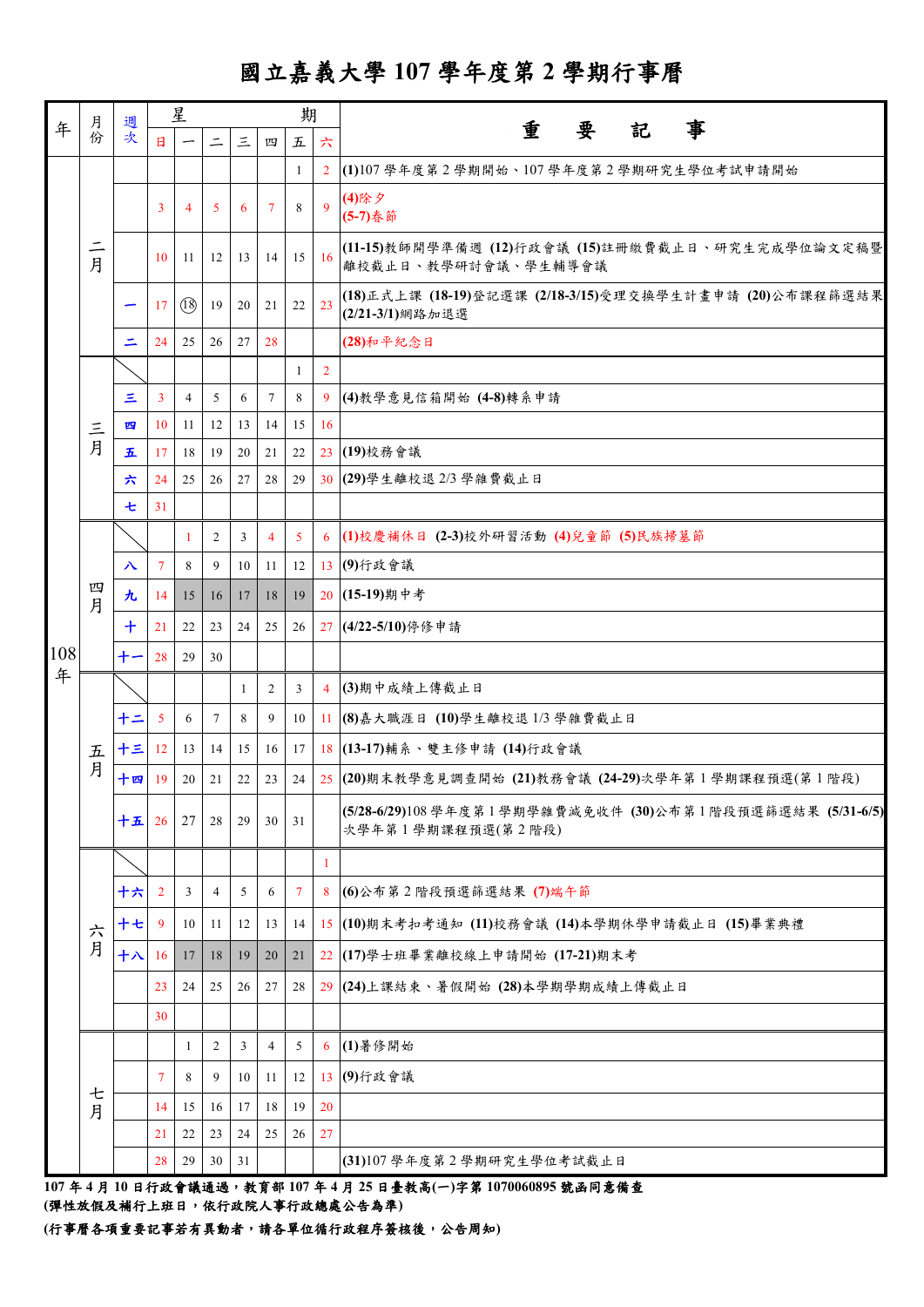## **National Chiayi University Academic Calendar 2018 - 2019 Fall Semester**

| Year                                       | Month | <b>Week</b>             |                |                  |                | Date      |                |                |                | Е<br>vents                                                                                                                                                                                                                                                                                                                                                                                                                                                                                                                    |
|--------------------------------------------|-------|-------------------------|----------------|------------------|----------------|-----------|----------------|----------------|----------------|-------------------------------------------------------------------------------------------------------------------------------------------------------------------------------------------------------------------------------------------------------------------------------------------------------------------------------------------------------------------------------------------------------------------------------------------------------------------------------------------------------------------------------|
|                                            |       |                         | Sun.           | Mon.             |                | Tue. Wed. | Thu.           | Fri.           | Sat.           |                                                                                                                                                                                                                                                                                                                                                                                                                                                                                                                               |
|                                            | Aug.  |                         |                |                  |                | 1         | 2              | 3              | $\overline{4}$ | (1) Fall semester begins; Application for master's thesis defense begins for fall<br>semester                                                                                                                                                                                                                                                                                                                                                                                                                                 |
|                                            |       |                         | 5              | 6                | $\tau$         | 8         | 9              | 10             | 11             |                                                                                                                                                                                                                                                                                                                                                                                                                                                                                                                               |
|                                            |       |                         | 12             | 13               | 14             | 15        | 16             | 17             | 18             | (14) Administrative Meeting<br>(8/15-9/14) Accepting enrolled student loan applications for fall semester                                                                                                                                                                                                                                                                                                                                                                                                                     |
|                                            |       |                         | 19             | 20               | 21             | 22        | 23             | 24             | 25             | (8/22-9/14) Accepting freshmen loan applications for fall semester<br>(25) Grandparents' Day                                                                                                                                                                                                                                                                                                                                                                                                                                  |
|                                            |       |                         | 26             | 27               | 28             | 29        | 30             | 31             |                |                                                                                                                                                                                                                                                                                                                                                                                                                                                                                                                               |
|                                            |       |                         |                |                  |                |           |                |                | 1              |                                                                                                                                                                                                                                                                                                                                                                                                                                                                                                                               |
|                                            |       |                         | $\overline{2}$ | 3                | 4              | 5         | 6              | 7              | 8              | (4-7) Orientation for incoming international students<br>(8-9) Dorm opening for new students                                                                                                                                                                                                                                                                                                                                                                                                                                  |
|                                            | Sep.  |                         | 9              | 10               | -11            | 12        | 13             | 14             | 15             | (10-11) Freshmen Orientation (for students enrolled in day division) and Freshmen<br><b>English Proficiency Test</b><br>(10-13) Online course selection for new students<br>(10-14) Instructors' preparation week for the new semester<br>(11) Administrative Meeting<br>(14) Announcement of course selection results for new students; deadline to pay<br>tuition and fees; deadline for graduate students to complete thesis or dissertation and<br>school-leaving; conference for teaching and learning; mentors workshop |
| $\overline{2}$                             |       | 1                       | 16             | $(\overline{1})$ | 18             | 19        | 20             | 21             | 22             | (17) Classes begin; freshmen orientation (for students enrolled in division of<br>continuing education)<br>(17-18) Course registration<br>(17-28) Accepting applications for Student Exchange Program<br>(19) Announcement of course registration results<br>(20-28) Period to add/drop courses online begins                                                                                                                                                                                                                 |
| 0                                          |       | $\overline{\mathbf{2}}$ | 23             | 24               | 25             | 26        | 27             | 28             | 29             | (24) Mid-Autumn Festival (national holiday)                                                                                                                                                                                                                                                                                                                                                                                                                                                                                   |
|                                            |       | $\overline{\mathbf{3}}$ | 30             |                  |                |           |                |                |                |                                                                                                                                                                                                                                                                                                                                                                                                                                                                                                                               |
| 1                                          | Oct.  |                         |                | -1               | $\overline{c}$ | 3         | $\overline{4}$ | 5              | 6              | (1) Online mailbox opens to accept suggestions to instructors                                                                                                                                                                                                                                                                                                                                                                                                                                                                 |
| 8                                          |       | 4                       | 7              | 8                | 9              | 10        | 11             | 12             | 13             | (9) Academic Affairs Meeting<br>(10) National Day of the Republic of China (national holiday)                                                                                                                                                                                                                                                                                                                                                                                                                                 |
|                                            |       | 5                       | 14             | 15               | 16             | 17        | 18             | 19             | 20             | (16) University Affairs Meeting                                                                                                                                                                                                                                                                                                                                                                                                                                                                                               |
|                                            |       | 6                       | 21             | 22               | 23             | 24        | 25             | 26             | 27             | (26) Reimbursement of 2/3 tuition/miscellaneous fees for school-leaving students<br>ends                                                                                                                                                                                                                                                                                                                                                                                                                                      |
|                                            |       | 7                       | 28             | 29               | 30             | 31        |                |                |                |                                                                                                                                                                                                                                                                                                                                                                                                                                                                                                                               |
|                                            | Nov.  |                         |                |                  |                |           | 1              | $\overline{c}$ | $\overline{3}$ | (2-3) NCYU Sports Day<br>(3) NCYU Anniversary celebration                                                                                                                                                                                                                                                                                                                                                                                                                                                                     |
|                                            |       | 8                       | 4              | 5                | 6              | 7         | 8              | 9              | 10             |                                                                                                                                                                                                                                                                                                                                                                                                                                                                                                                               |
|                                            |       | 9                       | 11             | 12               | 13             | 14        | 15             | 16             | 17             | (12-16) Midterm exam week<br>(13) Administrative Meeting                                                                                                                                                                                                                                                                                                                                                                                                                                                                      |
|                                            |       | 10                      | 18             | 19               | 20             | 21        | 22             | 23             | 24             | (11/19-12/7) Period for accepting applications for course withdrawal begins                                                                                                                                                                                                                                                                                                                                                                                                                                                   |
|                                            |       | 11                      | 25             | 26               | 27             | 28        | 29             | 30             |                | (30) Deadline for uploading midterm course grades                                                                                                                                                                                                                                                                                                                                                                                                                                                                             |
|                                            |       |                         |                |                  |                |           |                |                | 1              |                                                                                                                                                                                                                                                                                                                                                                                                                                                                                                                               |
|                                            |       | 12                      | $\overline{2}$ | 3                | $\overline{4}$ | 5         | 6              | 7              | 8              | (7) Reimbursement of 1/3 tuition/miscellaneous fees for school-leaving students<br>ends                                                                                                                                                                                                                                                                                                                                                                                                                                       |
|                                            |       | 13                      | 9              | 10               | 11             | 12        | 13             | 14             | 15             |                                                                                                                                                                                                                                                                                                                                                                                                                                                                                                                               |
| $\overline{2}$<br>$\overline{0}$<br>1<br>9 | Dec.  | 14                      | 16             | 17               | 18             | 19        | 20             | 21             | 22             | (17) Teaching evaluation begins<br>(18) University Affairs Meeting<br>$(12/18-1/2)$ Accepting student tuition waiver applications for spring semester $(21-$<br>26) Course pre-selection for spring semester $(1st stage)$                                                                                                                                                                                                                                                                                                    |
|                                            |       | 15                      | 23             | 24               | 25             | 26        | 27             | $28\,$         | 29             | (27) Announcement of course pre-selection results $(1st stage)$<br>$(12/28-1/2)$ Course pre-selection for spring semester $(2nd stage)$                                                                                                                                                                                                                                                                                                                                                                                       |
|                                            |       | 16                      | 30             | 31               |                |           |                |                |                |                                                                                                                                                                                                                                                                                                                                                                                                                                                                                                                               |
|                                            |       |                         |                |                  | -1             | 2         | 3              | 4              | 5              | (1) Founding Day of the Republic of China (national holiday)<br>(3) Announcement of course pre-selection results for spring semester $(2nd stage)$                                                                                                                                                                                                                                                                                                                                                                            |
|                                            | Jan.  | 17                      | 6              | $\tau$           | 8              | 9         | 10             | 11             | 12             | (8) Administrative Meeting<br>(9) Notification of eligibility for final examination<br>(11) Application deadline for leave of absence                                                                                                                                                                                                                                                                                                                                                                                         |
|                                            |       | 18                      | 13             | 14               | 15             | 16        | 17             | 18             | 19             | (14) Online clearance procedure for undergraduates begins<br>(14-18) Final exam week<br>(1/17-2/23) Accepting student loan applications for spring semester                                                                                                                                                                                                                                                                                                                                                                   |
|                                            |       |                         | 20             | 21               | 22             | 23        | 24             | 25             | 26             | (21) Fall semester ends; winter break begins                                                                                                                                                                                                                                                                                                                                                                                                                                                                                  |
|                                            |       |                         | 27             | 28               | 29             | 30        | 31             |                |                | (25) Deadline for uploading final course grades<br>(31) Last day of master's thesis defense for fall semester                                                                                                                                                                                                                                                                                                                                                                                                                 |
|                                            |       |                         |                |                  |                |           |                |                |                |                                                                                                                                                                                                                                                                                                                                                                                                                                                                                                                               |

**Approved by the University Administration Meeting on 10 April, 2018, and approved by MOE in letter No. 1070010063 on 25 April, 2018. (Adjusted holidays and adjusted working days are in accordance to announcements from Directorate-General of Personnel Administration, Executive Yuan.) (If any important item on the calendar requires change, the office responsible must apply by official paper, and after being approved, announce the change.)**